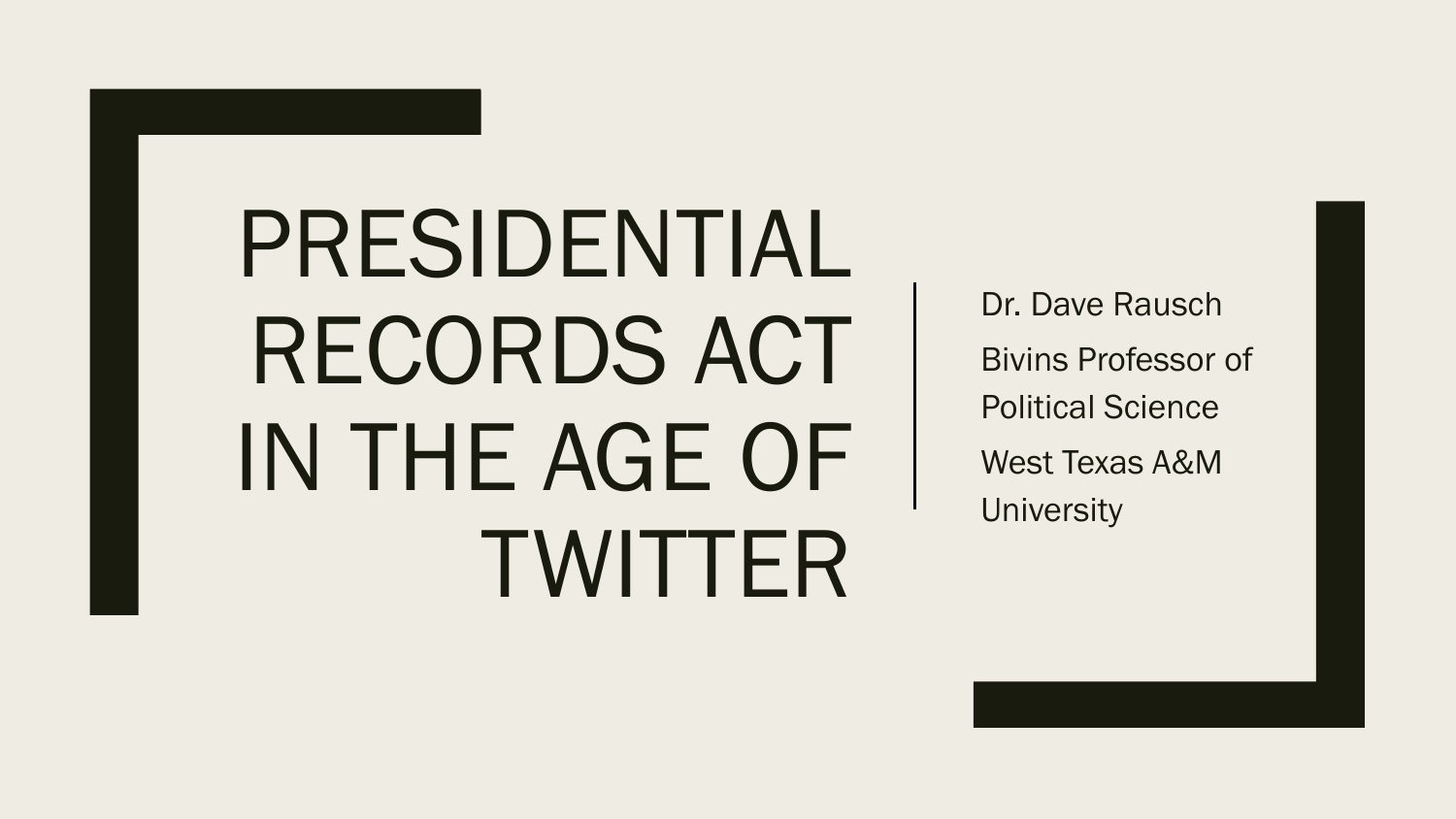### Brief Introduction

Political Scientist

Student of Legislatures

Frequent user of libraries and archives

Sometimes need to be corrected or redirected in my use of libraries and archives

Please also note that I am not an attorney.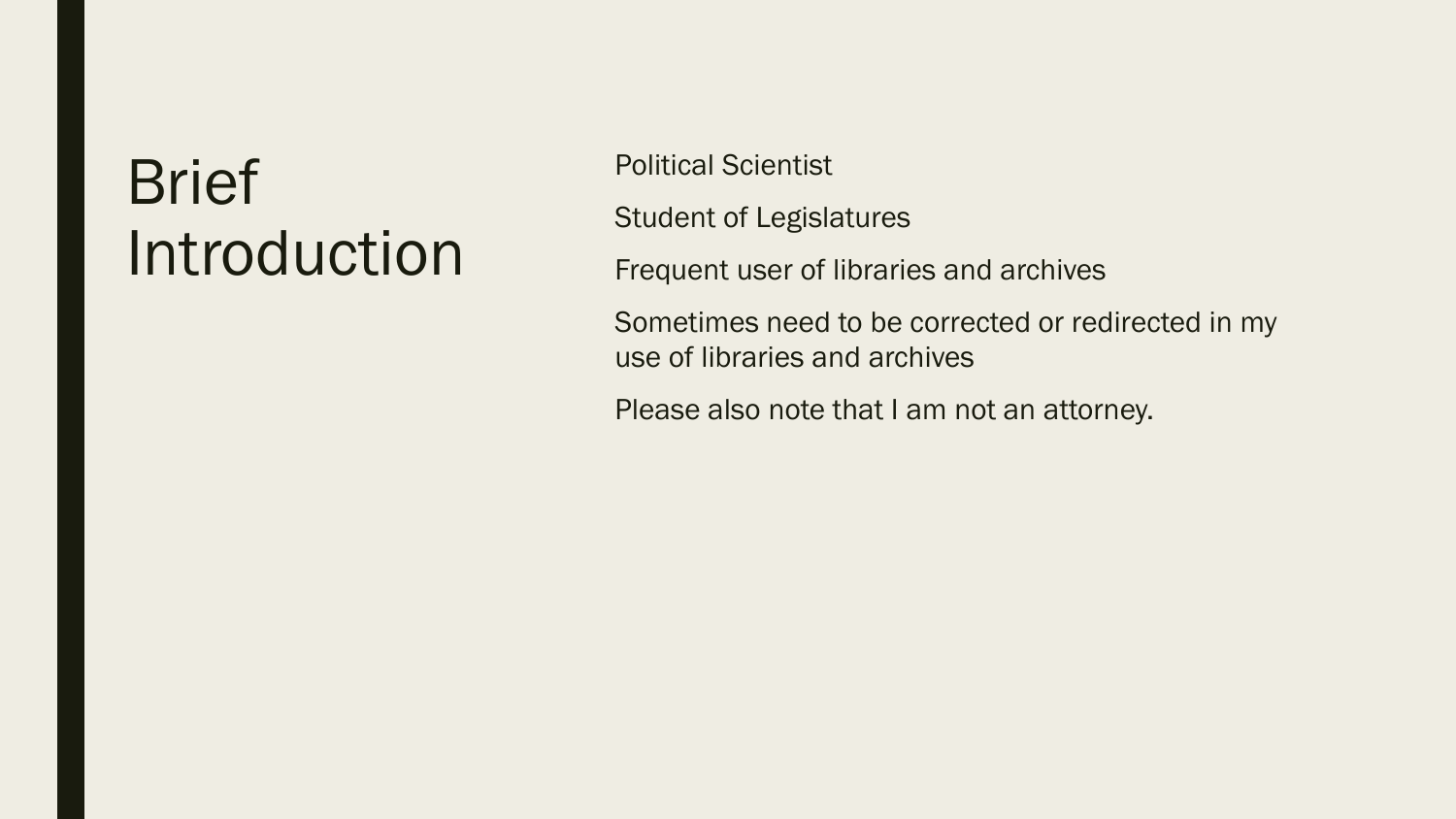#### Presidential Records

We begin with a story (Karni, 2018)

Staffers in the White House tasked to tape documents President Trump's "filing system" Review documents Tear documents when finished with them

Likely violation of the Presidential Records Act (1978)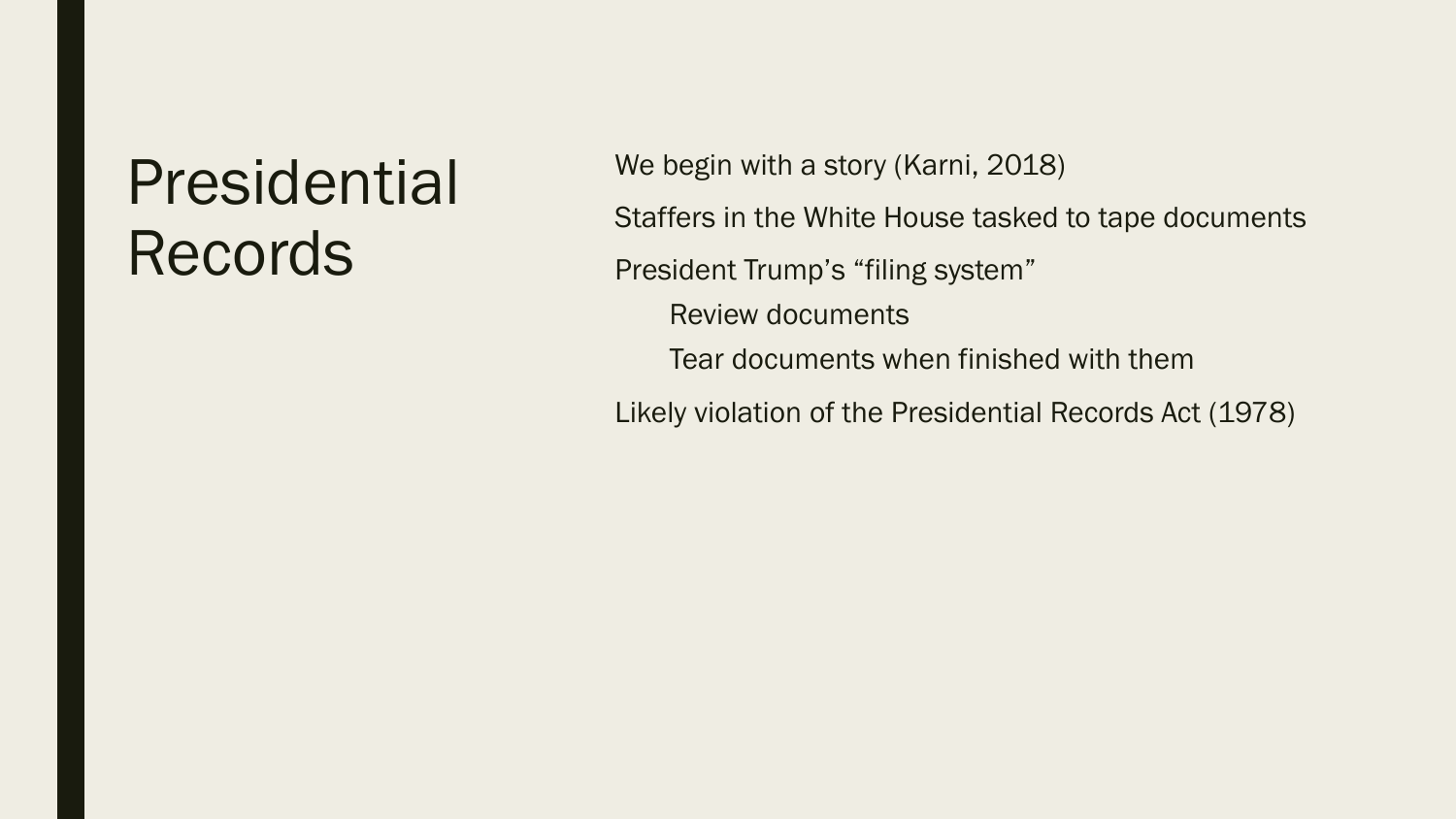## Presidential Records Act (1978)

#### Federal law

Governs the official records of Presidents and Vice Presidents created or received after January 20, 1981

Redefined such documents as public rather than private

Amended in 2014

Important change

Presidential records are assessed for preservation, not by the media used to store the information, but rather by the content of the information (Stuessy 2019)

PRA differentiates between presidential and personal records.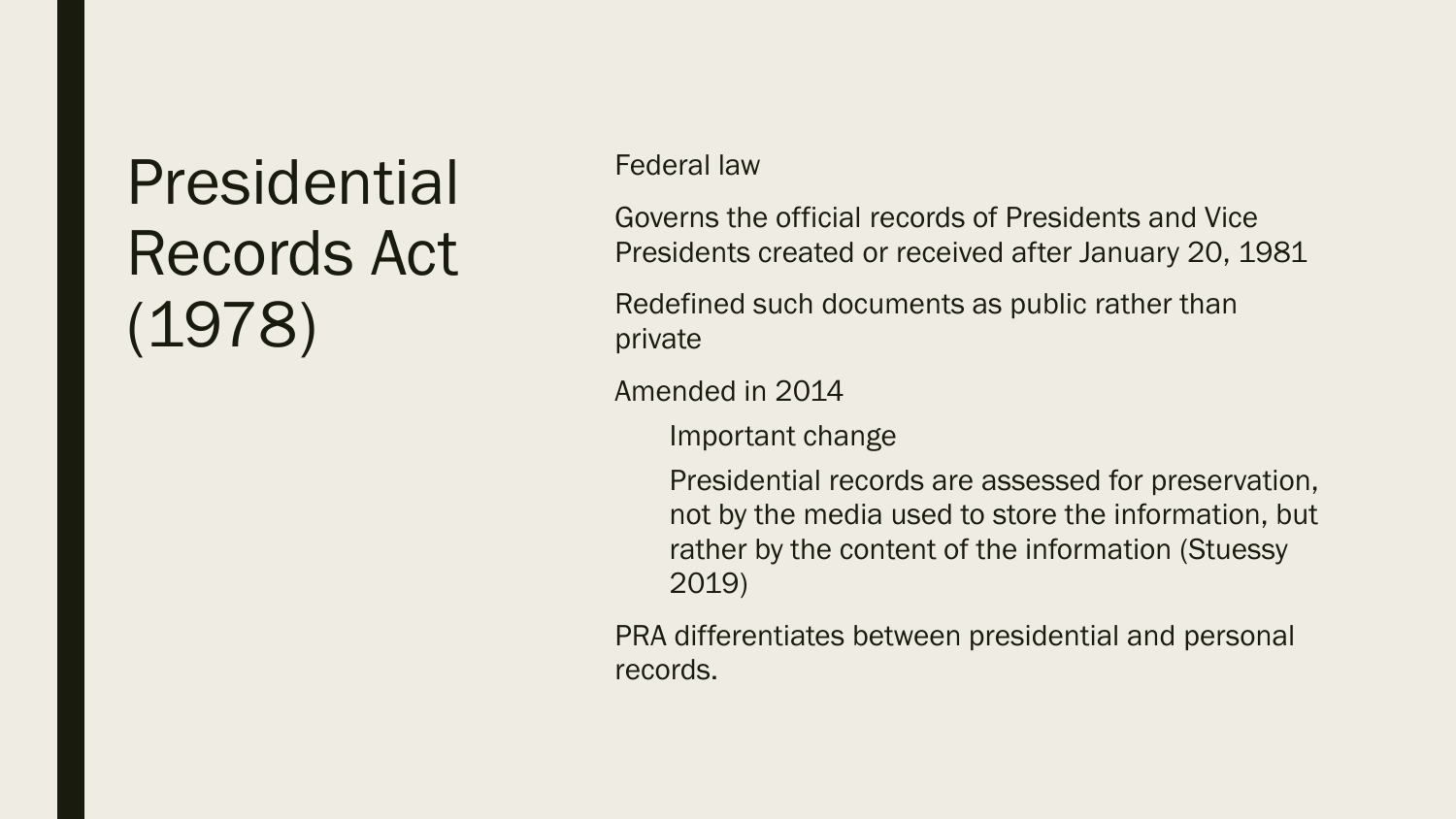#### The PRA and New Modes of **Communication**

Presidential records identification challenged by the introduction of new modes of communication

Radio – keep the text or a recording?

TV – keep the text or a recording?

Commercials – presidential or personal records? Incumbent versus challenger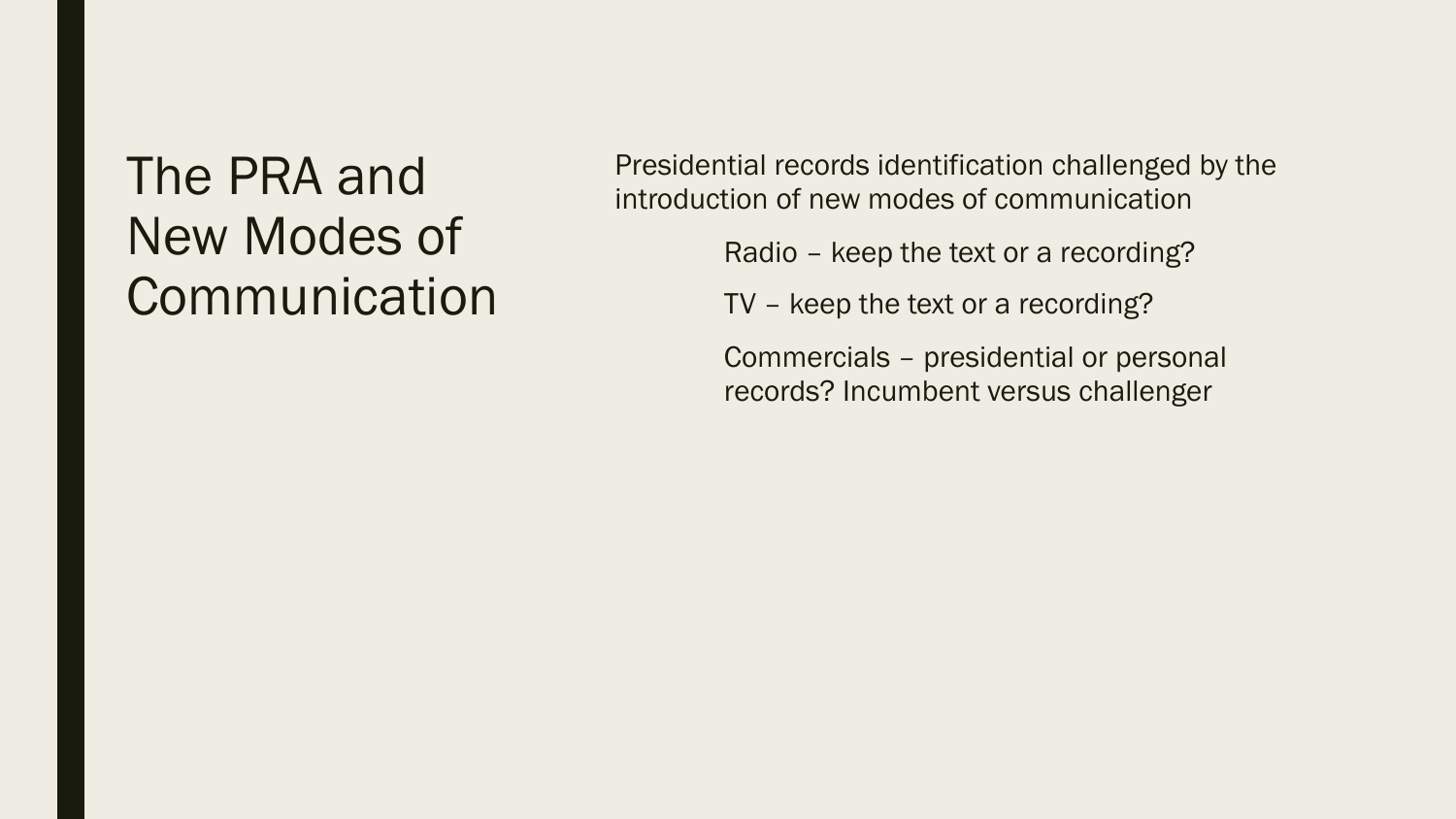#### White House **Website**

Clinton Administration first to have a website How to preserve it?

Decided to archive websites "frozen in time"

From the National Archives website:

White House websites are Presidential records. The files that make up a Presidential administration's website are preserved in our Executive Office of the President Electronic Records Archive, however, the user interface is not. The National Archives has taken an additional step to "freeze" White House websites for access purposes. These "frozen in time" sites are representations of the original websites and approximate the interface and functionality for easy access by the public. These websites are no longer updated so links to external websites and some internal pages will not work.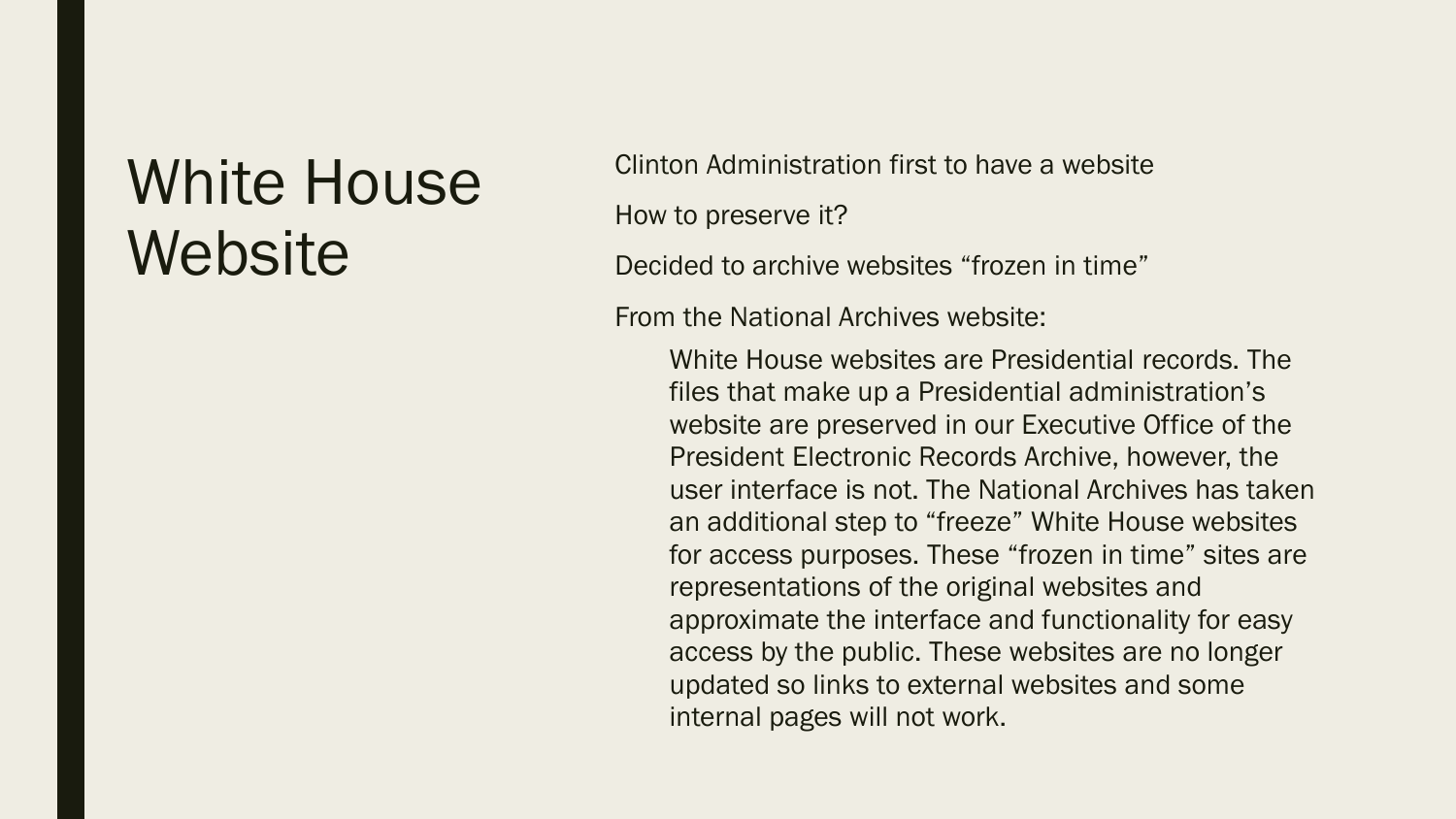## Twitter and Presidential Records

Candidate Trump viewed Twitter as key to his campaign Tweets are considered part of the presidential record What about deleted tweets?

NPR presented an interesting story about the issue last October (Treisman 2019).

The lede:

President Trump made a high-profile, short-lived typo this past weekend when he referred to Defense Secretary Mark Esper as "Mark Esperanto" in a tweet that was deleted after an hour.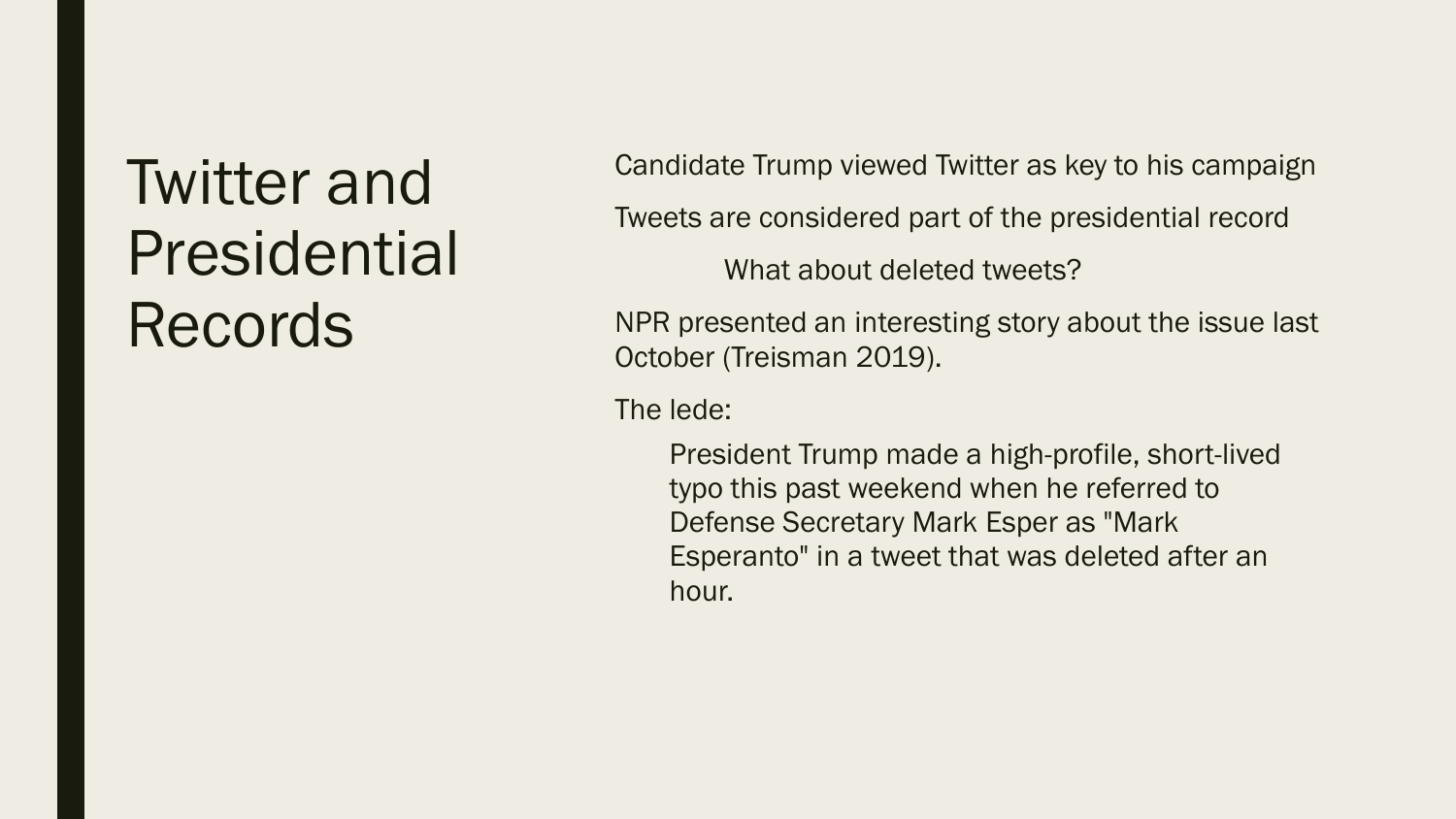#### Tweets and **Deletes**

The Library of Congress was granted the ability to store all tweets.

Decided to stop archiving all tweets in 2017.

Press release mentioned that selective captures would be archived.

#### **Deletes**

Could not determine if the Library of Congress would have included deletes in vast Twitter archive.

Unclear if anything was done with the tweets provided to the Library before 2017.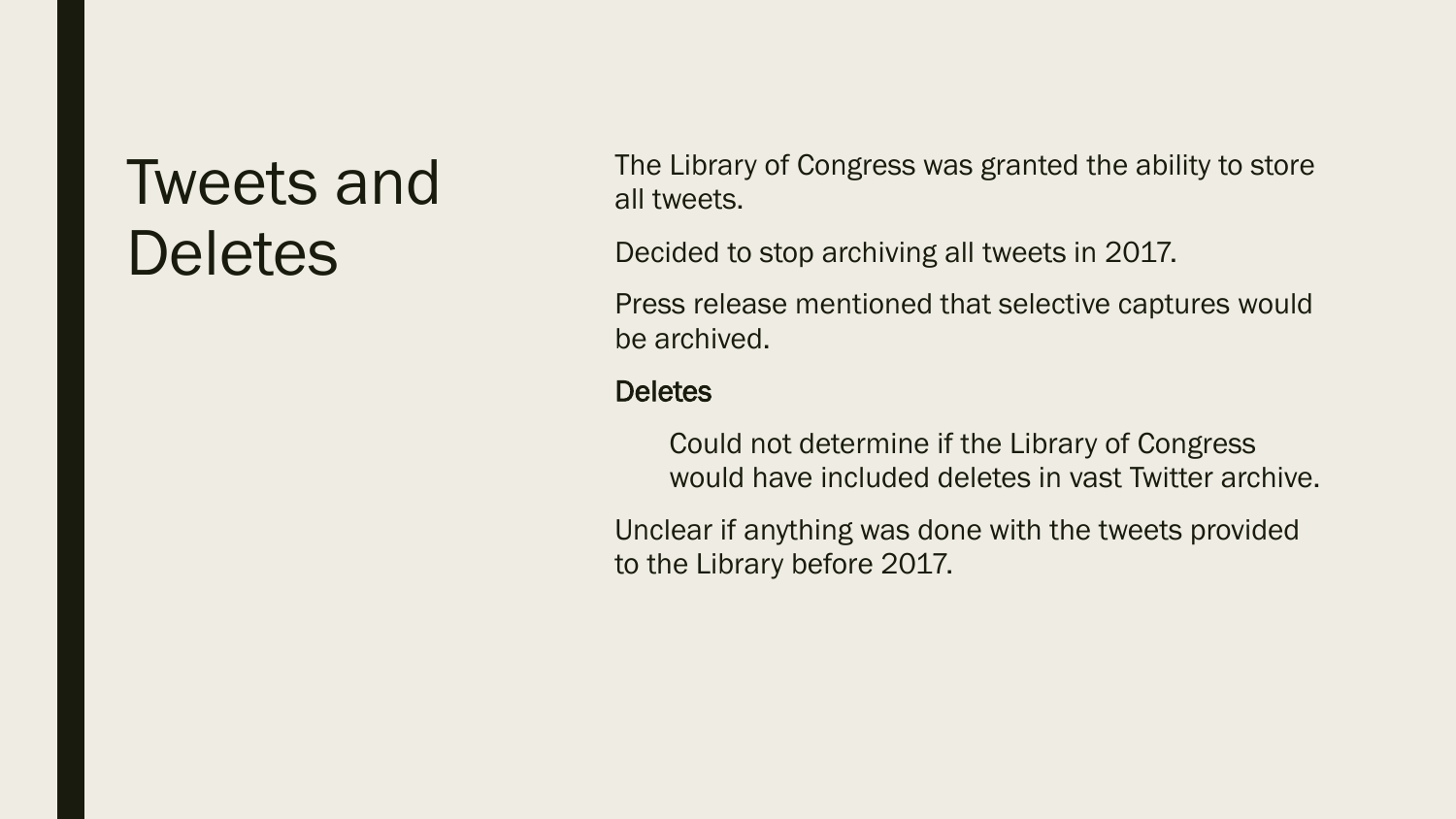#### Lessons Learned

It may surprise some that researchers such as myself do not always fully grasp the importance of archival norms and practices.

"I want to see that document now."

We have not had social media like Facebook and Twitter for too many years.

Working to develop strategies for collecting and preserving information.

Must care for people's reputations while preserving "slices of life."

Reputations versus researchers' need to know

Check out Zwaard, et al. (2018) for a solid overview of the issues related to archiving social media.

Also Zwaard (2019).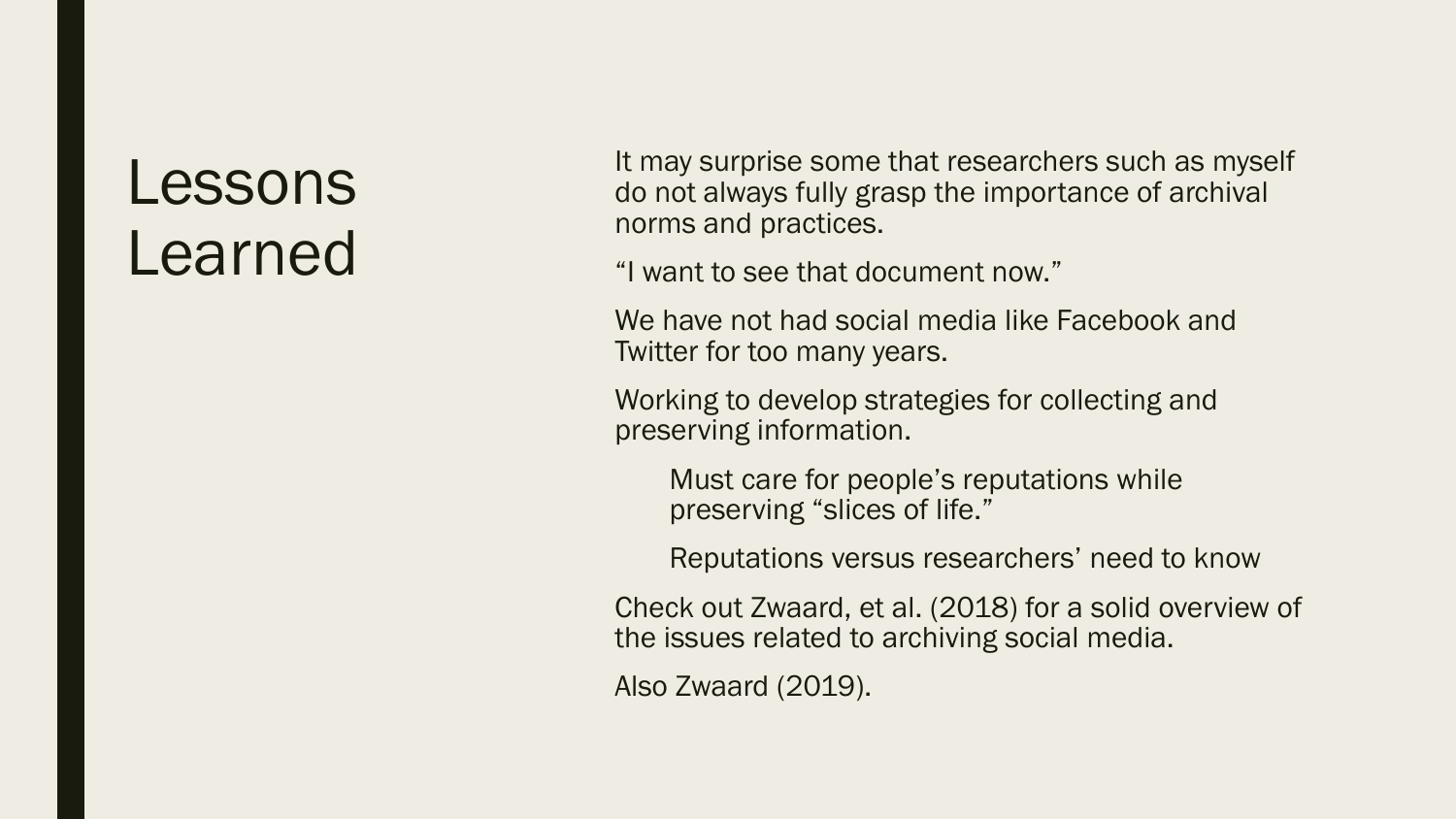#### COVFEFE Act Aside: I teach a class on Congress

Usually like to have the students investigate how a piece of legislation is titled

The title will determine to which committee the bill is sent

One of my students found the COVFEFE Act

*Communications Over Various Feeds Electronically for Engagement Act*

Similar to the USA PATRIOT Act of 2001

*Uniting and Strengthening America by Providing Appropriate Tools to Intercept and Obstruct Terrorism (USA PATRIOT)*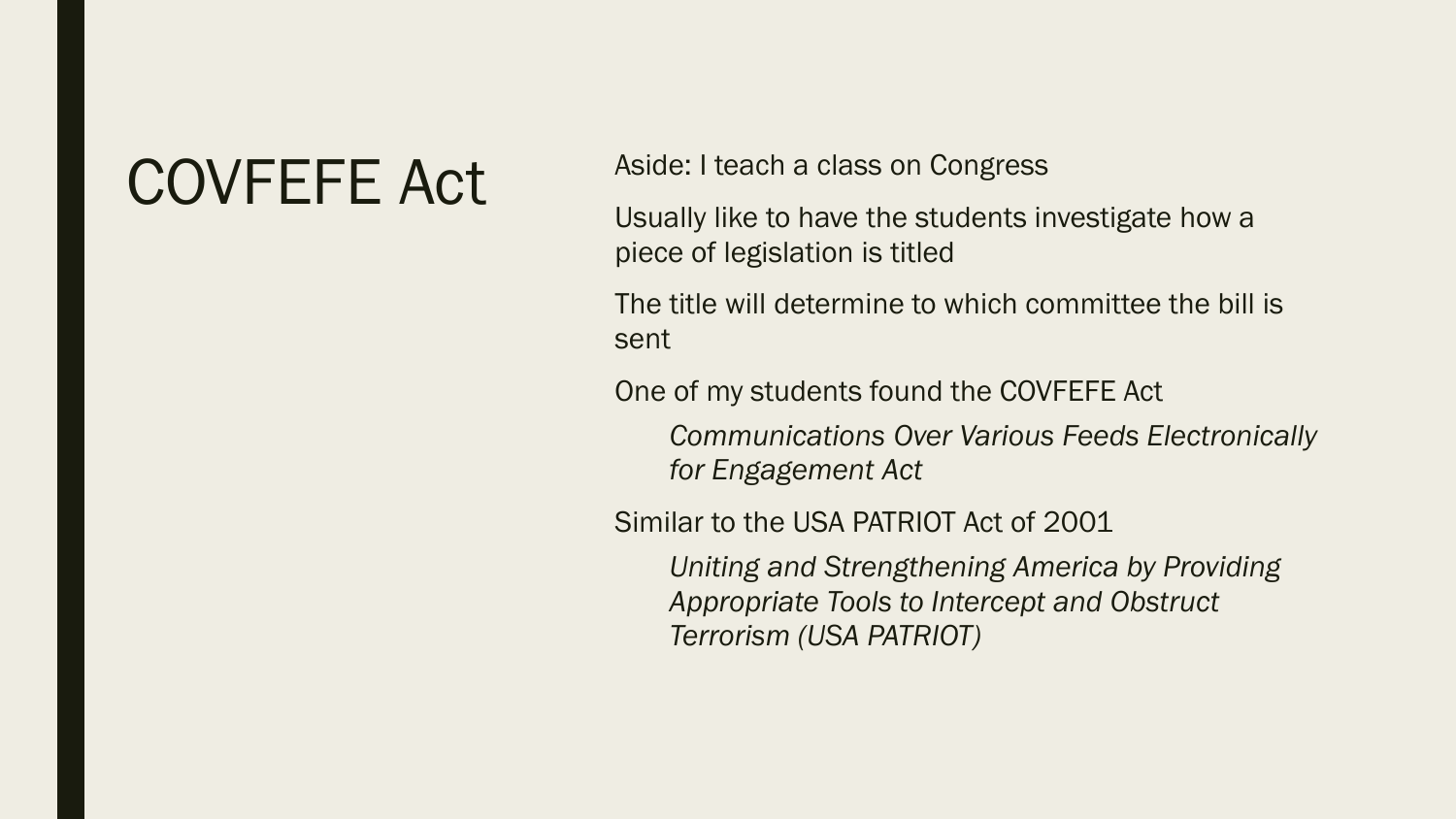#### COVFEFE? May 21, 2017:

President Trump tweeted, "Despite the constant negative press covfefe"

Retweeted more than 100,000 times before the President deleted it

Tweeted on @realDonaldTrump

Later determined that he meant to type "coverage" – obvious from the context

The President has a personal Twitter account that he uses unmediated by staff

Rausch: Not sure this is a good thing

Personal record or presidential communication?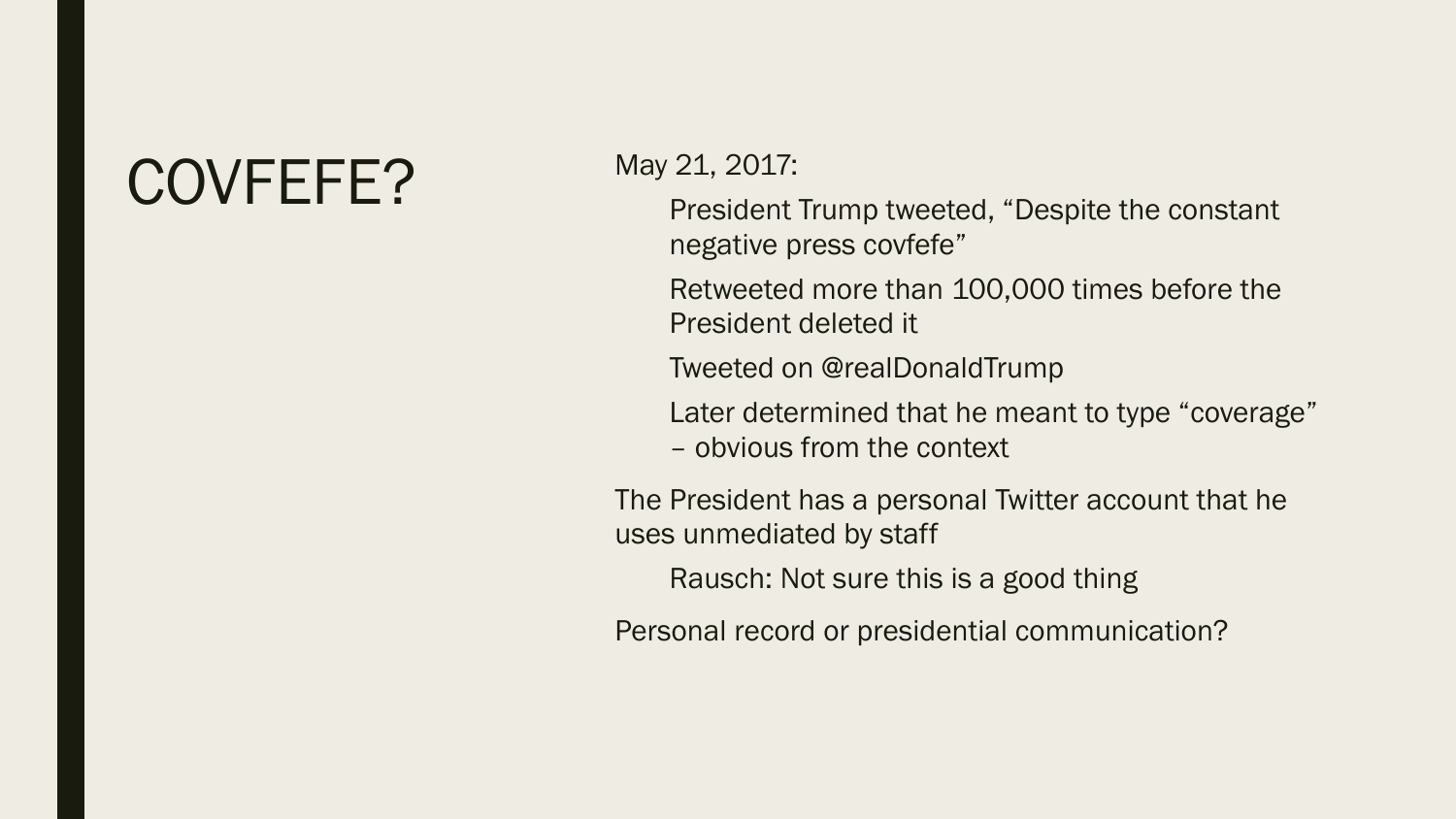## Rep. Mike Quigley (D-IL)

Founder of the Transparency Caucus in the US House COVFEFE Act

The bill amends the PRA to include the term "social media"

"Ensuring additional preservation of presidential communication and statements while promoting government accountability and transparency" (summarized in Wamsley 2017)

In early June 2017, the White House press secretary confirmed that Trump's tweets should be considered official statements.

My "evidence" that the Twitter archive that was being built at the Library of Congress was not going to include deleted tweets.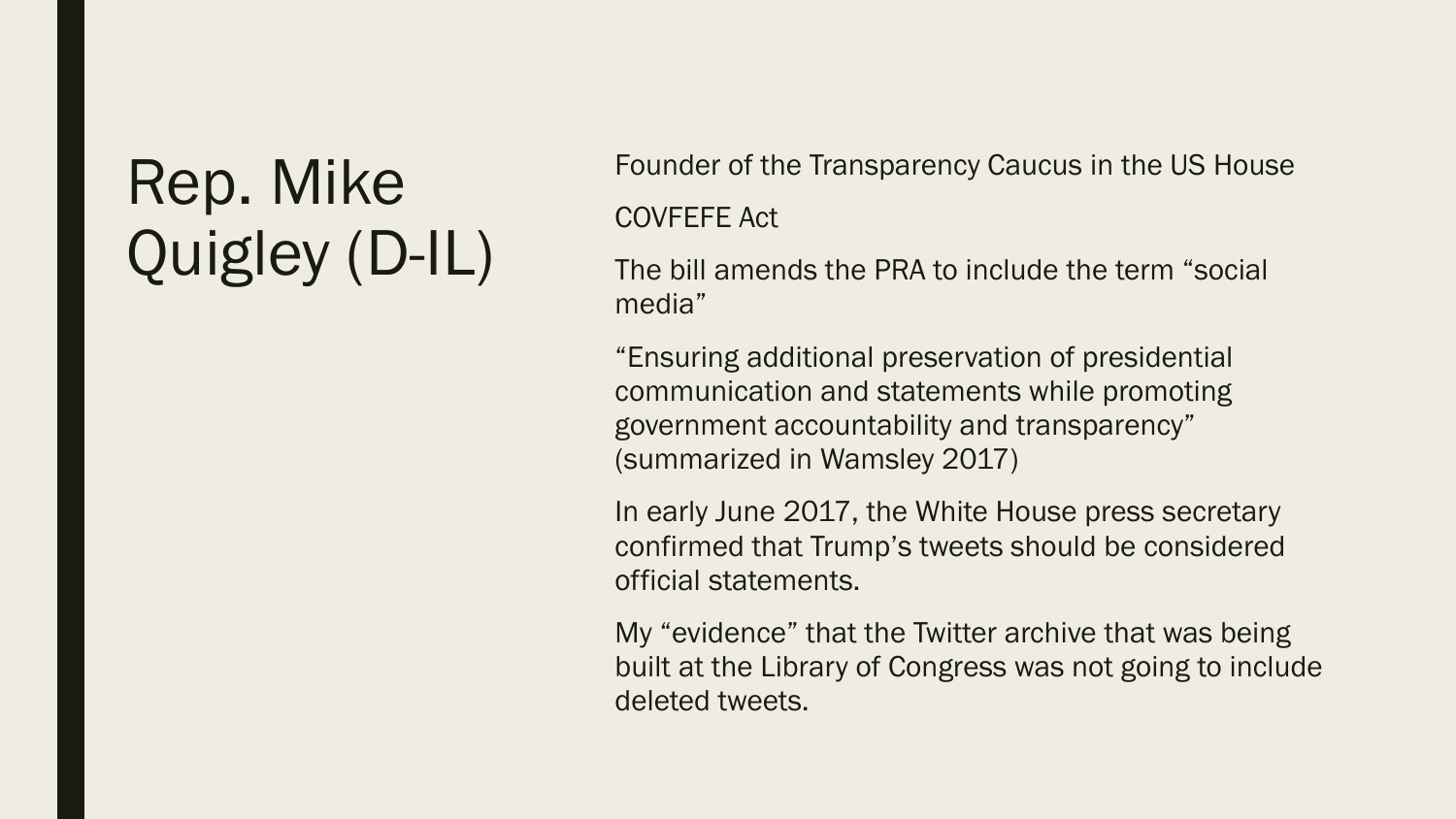#### What Can Be Done?

#### Write your member of Congress

Tell your member of Congress to enact legislation requiring someone (probably the National Archives or the Library of Congress) to record all presidential tweets, from personal accounts and the official @POTUS account

Recommend through op-eds that Presidents should not have access to personal accounts

Makes some opposition research too easy when reelection time comes around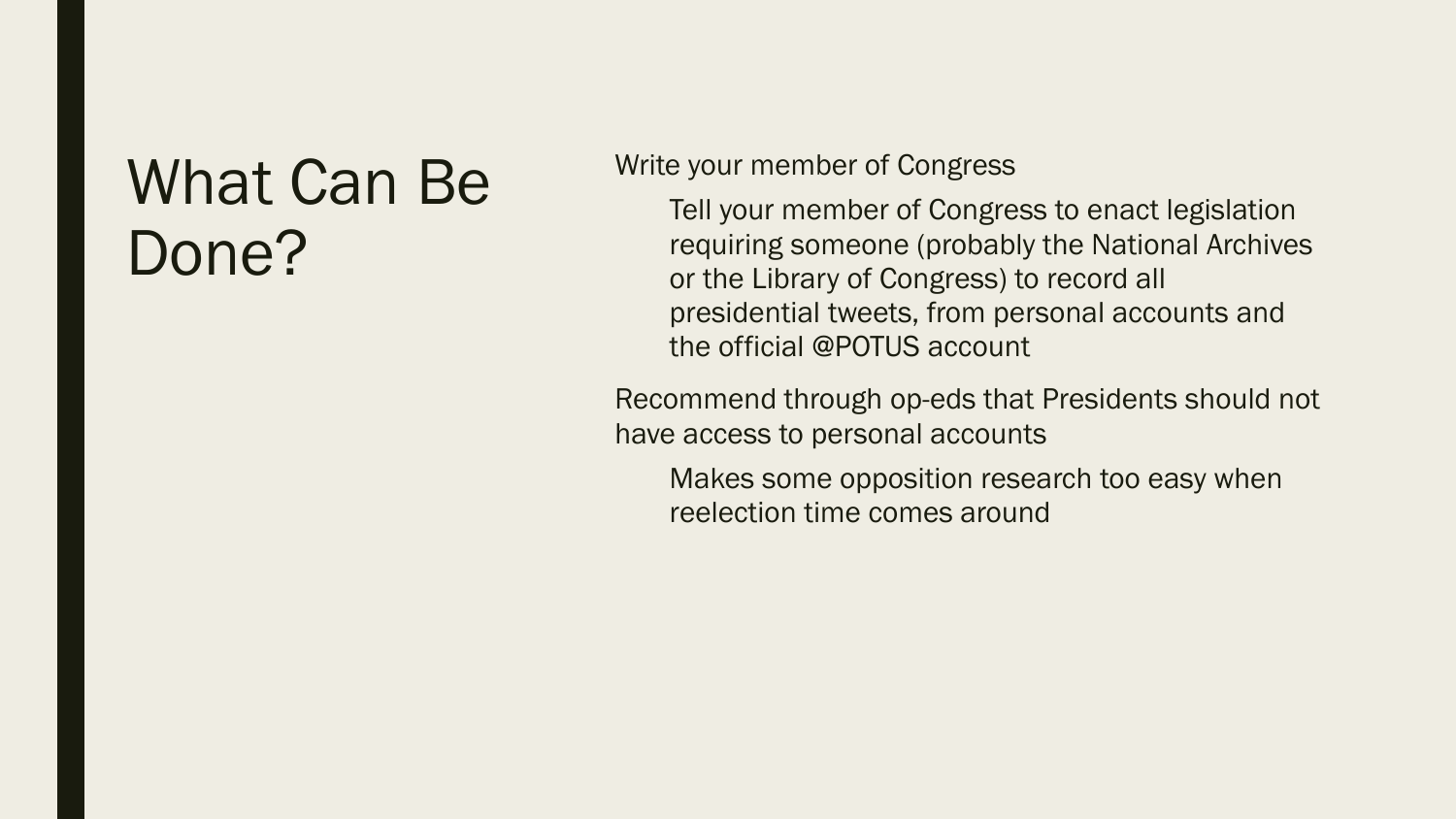#### Politwoops <https://projects.propublica.org/politwoops/>

An American version of the European collection of deleted political tweets

Subtitle: "Explore the tweets they didn't want you to see"

Tweets are interesting largely because they were deleted

Takes some effort to figure out why they were deleted

European version

<https://www.politwoops.co.uk/>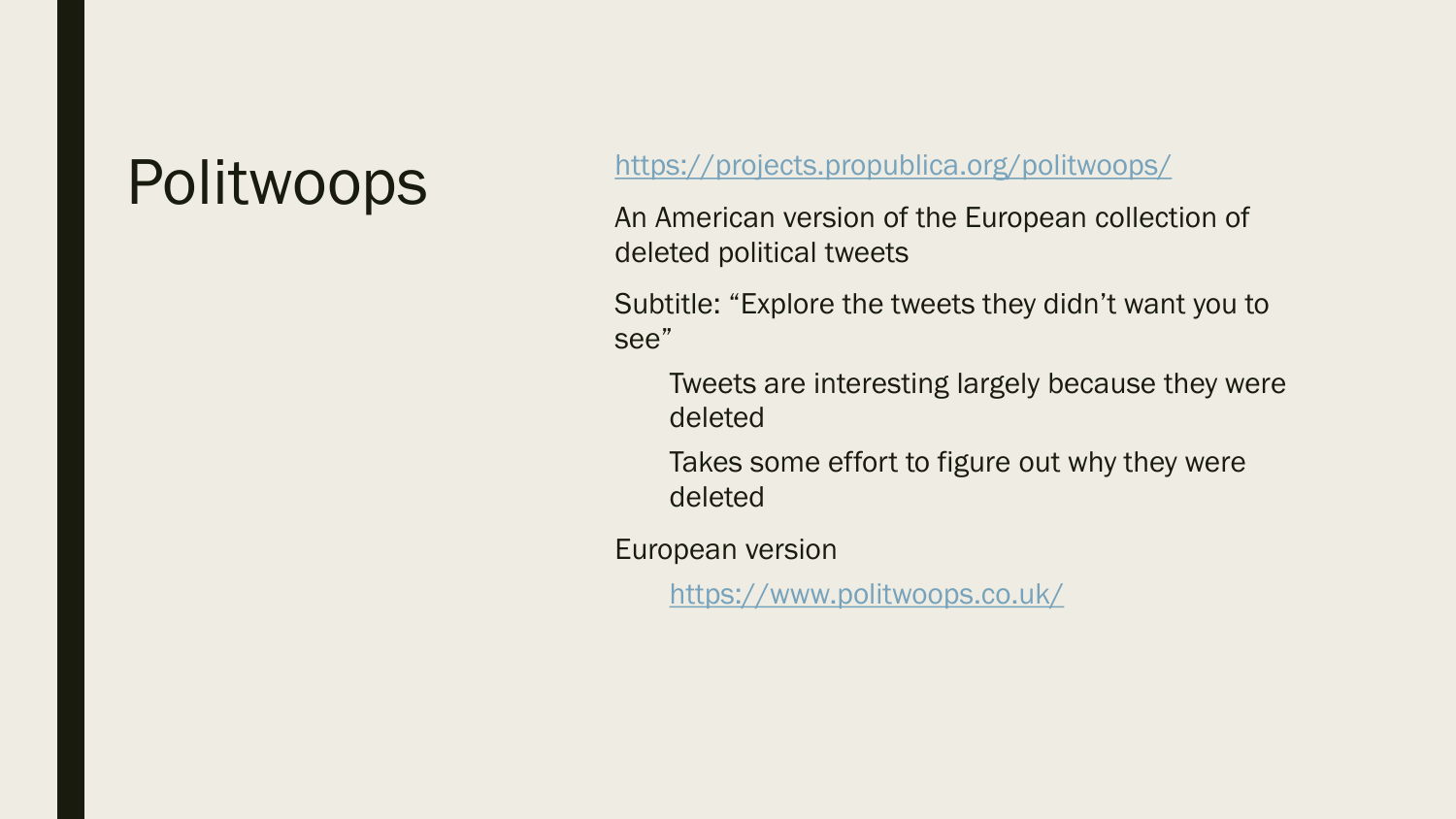#### Trump Twitter Archive

Private people and groups can provide a service

<http://www.trumptwitterarchive.com/>

Another aside: I found this while looking for ways to learn R and Python

Created by Brendan Brown

As of  $1/27/17$ , the site monitors Trump's twitter feed in real time. Prior to this, tweets were collected a few times a day.

The archive goes back to 2009, there are approximately 4,000 tweets missing from the database (Su and Gibson 2018, 61).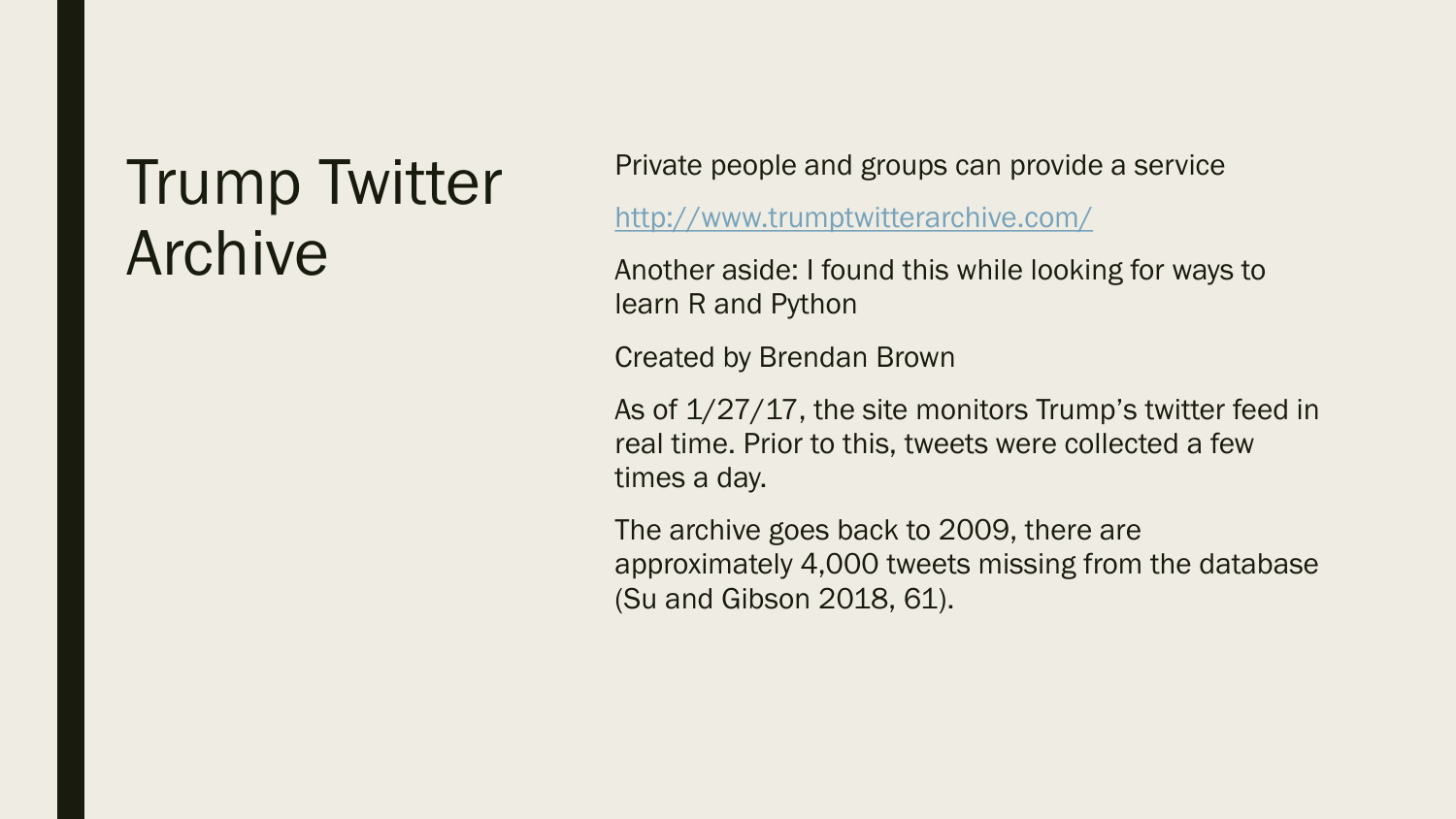## Your Own **Twitter** Archive

It is possible to access your own Twitter archive:

[https://help.twitter.com/en/managing](https://help.twitter.com/en/managing-your-account/how-to-download-your-twitter-archive)-youraccount/how-to-download-your-twitter-archive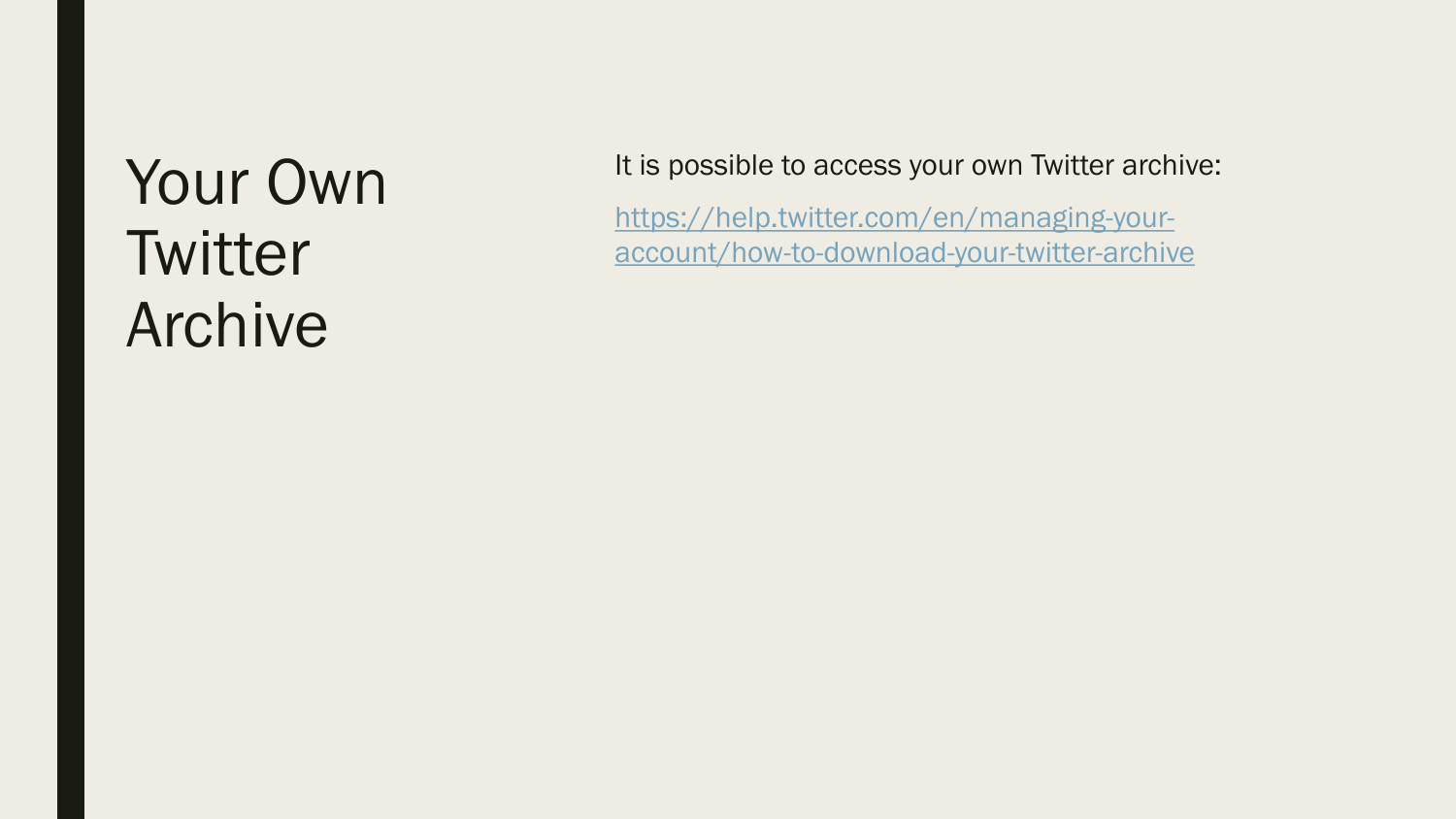## Last Word: Wayback Machine

The Wayback Machine archives some tweets.

Not very friendly, but there have been numerous programmers working on access tools:

<https://staringispolite.github.io/twayback-machine/>

Have to know the twitter handle:

@jdrausch

Can find just about anyone's Twitter handle:

https://www.sbh4all.org/wp[content/uploads/2019/04/116th-Congress-Twitter-](https://www.sbh4all.org/wp-content/uploads/2019/04/116th-Congress-Twitter-Handles.pdf)Handles.pdf

Some concern about saving tweets:

Search committee might find the tweet critiquing the "killer rave" you posted at 21.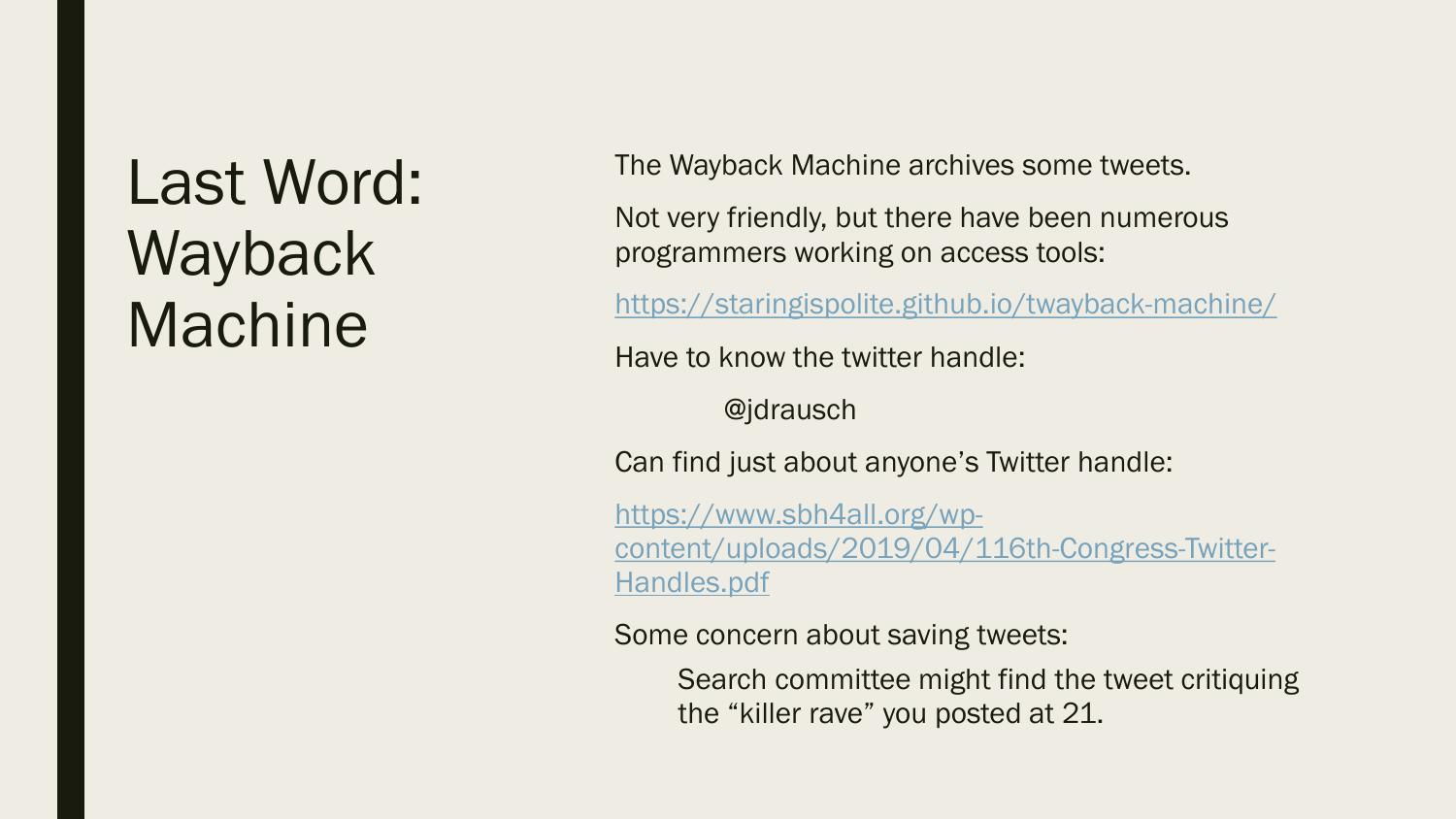## Later Word: Documenting the Now

Learned about this recently.

A community working to collect, use, and preserve social media content.

Seems more focused on political activism and recording historically important events

<https://www.docnow.io/>

Might be worth examining at length.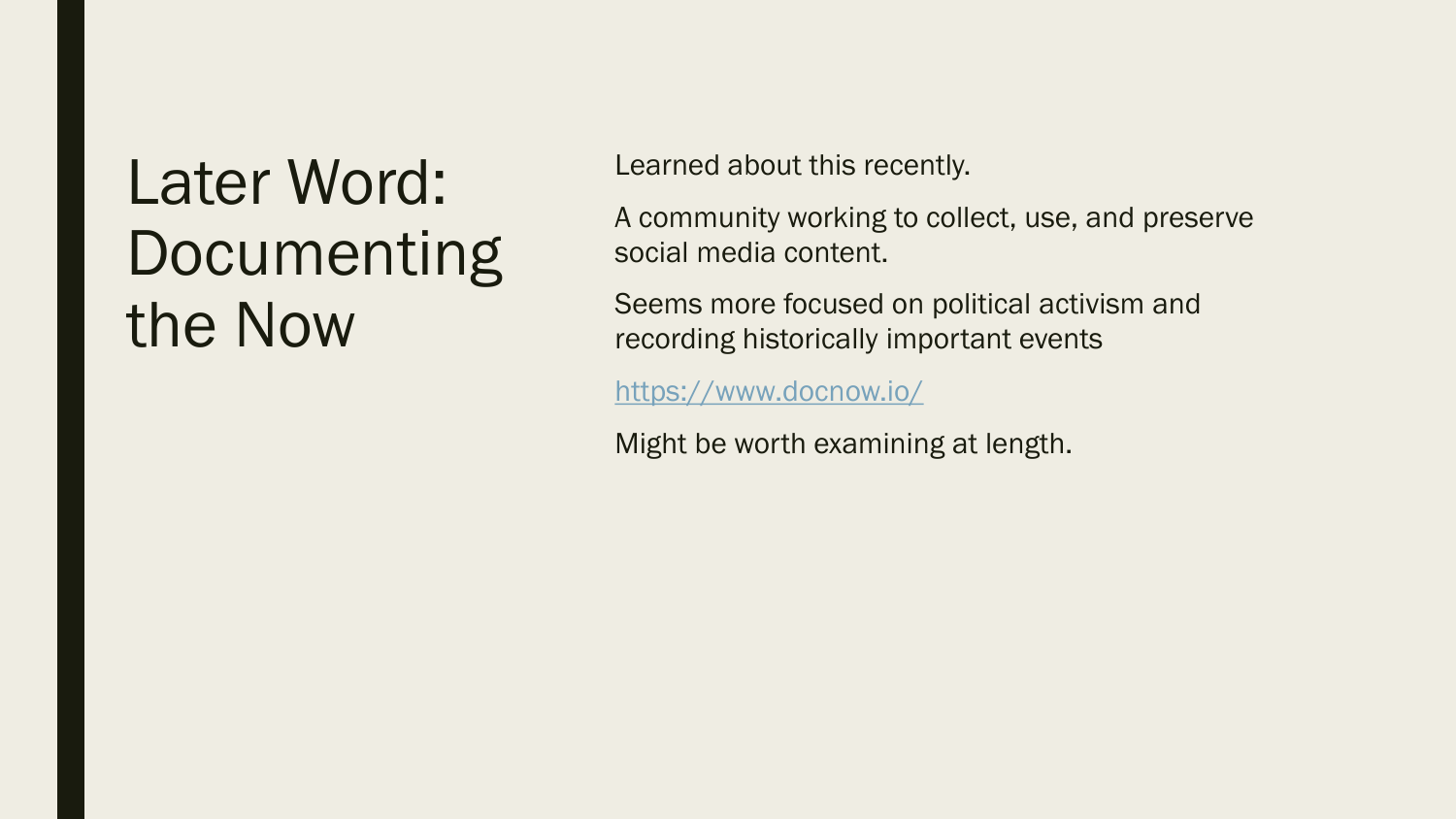Karni, Annie. 2018. "Meet the Guys Who Tape Trump's Papers Back Together."<br>Politico, June 10. https://www.politico.com/story/2018/06/10/trump-Politico, June 10. https://www.politico.com/ story/2018/06/10/trumppapers-filing-system-635164 (April 15, 2020).

> National Archives and Records Administration. 2016. *Guidance on Presidential Records*. Washington, DC: NARA. https://www.archives.gov/files/presidential-records-guidance.pdf (April 10, 2020).

Stuessy, Meghan M. 2019. *The Presidential Records Act: An Overview*. R46129. Washington, DC: Congressional Research Service.

- Su, Chiaoning, and Paige L. Gibson. 2018. "China Is Laughing at Us. SAD!" Pages 57-80 in Trump Tweets, the World Reacts: Understanding what is Relevant and Why." Regina Luttrell, ed. Lanham, MD: Lexington Books.
- Treisman, Rachel. 2019. "As President Trump Tweets and Deletes, the Historical Record Takes Shape." NPR. October 25. https://www.npr.org/2019/10/25/772325133/as-president-trumptweets-and-deletes-the-historical-record-takes-shape (April 21, 2020).

Wamsley, Laurel. 2017. "The Covfefe Act Has A Silly Name – But It Addresses A Real Quandary." NPR. June 12. https://www.npr.org/sections/thetwoway/2017/06/12/532651827/the-covfefe-act-has-a-silly-name-but-itaddresses-a-real-quandary (April 21, 2020).